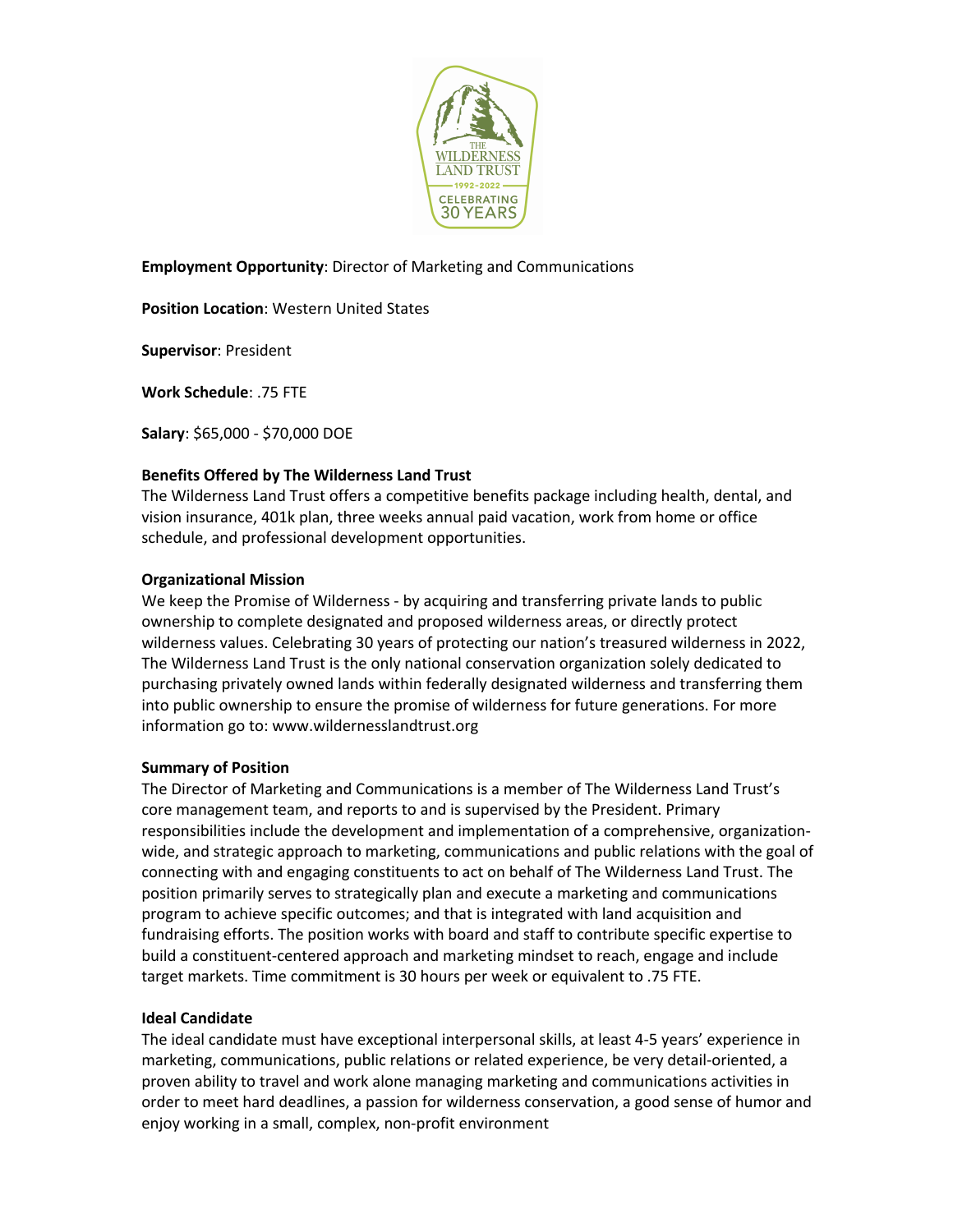## **Essential Duties**

- Lead strategist for all marketing and communications.
- Creates and implements strategic marketing, public relations and communications plans with specific strategies designed for target markets, partners and the public to meet specific measurable goals and outcomes.
- Conducts research to identify and describe target markets to determine which outreach tools or strategies will be most effective.
- Designs, implements and evaluates direct contact, engagement opportunities and other marketing strategies designed for target markets to achieve organizational goals.
- Designs and maintains current organizational written materials, website and social media platforms to promote The Wilderness Land Trust and permanent protection of federally designated wilderness.
- Consistently updates and analyzes the Trust's social media and web presence, ensuring consistency with organizational core values, branding, voice and messaging for a positive, ubiquitous connection and engagement of core audience.
- Writes and places articles about wilderness values, threats and the unique role of the Trust's Lands Program to counter those threats in partner organization newsletters, local and national publications.
- Contributes articles, blogs, posts, videos and presentations about wilderness values and the unique role of the Trust to heighten awareness and support of federally designated wilderness and to inspire people to seek The Wilderness Land Trust website for further content and information.
- Establishment and execution of a communications editorial calendar. This includes identifying content sources, developing and maintaining a content library and developing an organizational content approval process.
- Create and execute an internal communications guide to help Board members talk about the work of The Wilderness land Trust so more people connect with and support the organization.
- Provide editorial assistance for other departmental external communications as necessary.
- Manages and builds internal photo and video database to capture project, partner, human interest and environmental material to draft and promote compelling stories of the Trust's work.

# **General Duties**

- Manages operational expenses consistent with the current budget and budget resolutions.
- Manages and negotiates contracts for goods and services acquired, as they relate to the Marketing and Communications program needs.
- Keeps budgetary, financial and project records in a systematic manner using Trust protocols.
- Conducts business in a professional and business-like manner, consistent with the Standards and Practices promulgated by the Land Trust Alliance.
- Collaborates with staff on special events, Board meetings, site visits and program activities.
- Manages consultants and contractors as needed to achieve program goals.
- Furthers the goals and mission of the organization.
- Communicates fully with other staff and Board Members.